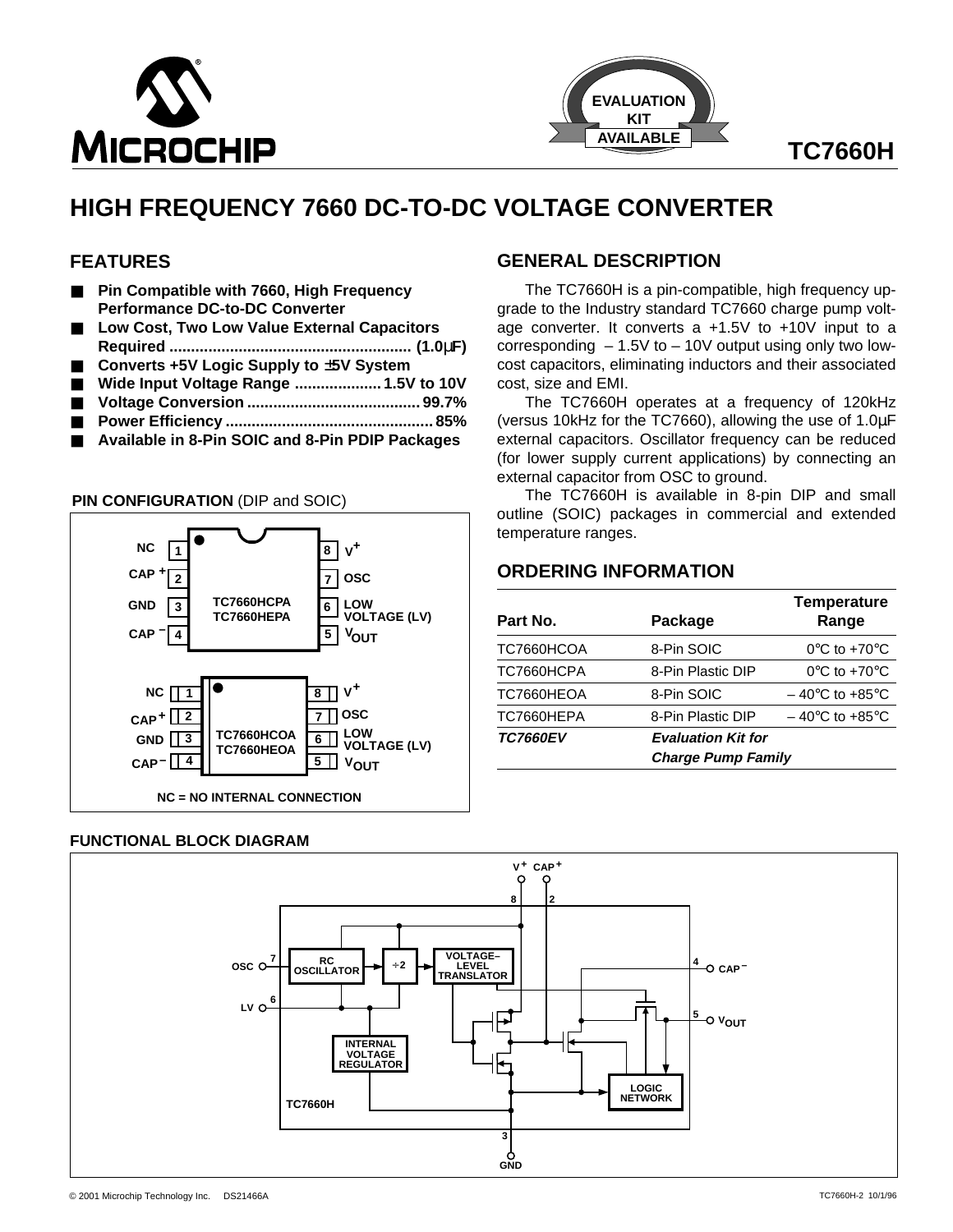# **TC7660H**

### **ABSOLUTE MAXIMUM RATINGS\***

| LV and OSC Inputs                                                   |
|---------------------------------------------------------------------|
|                                                                     |
| for $V^* < 5.5V$                                                    |
| $(V^+ - 5.5V)$ to $(V^+ + 0.3V)$                                    |
| for $V^+ > 5.5V$                                                    |
| Current Into LV (Note 1)  20µA for V <sup>+</sup> > 3.5V            |
| Output Short Duration ( $V_{\text{SUPPLY}} \leq 5.5V$ )  Continuous |
| Power Dissipation ( $T_A \le 70^{\circ}$ C) (Note 2)                |
|                                                                     |
|                                                                     |

|  | <b>Operating Temperature Range</b> |  |
|--|------------------------------------|--|
|--|------------------------------------|--|

| Lead Temperature (Soldering, 10 sec)  +300°C |  |
|----------------------------------------------|--|

\*Static-sensitive device. Unused devices must be stored in conductive material. Protect devices from static discharge and static fields. Stresses above those listed under "Absolute Maximum Ratings" may cause permanent damage to the device. These are stress ratings only and functional operation of the device at these or any other conditions above those indicated in the operation sections of the specifications is not implied. Exposure to absolute maximum rating conditions for extended periods may affect device reliability.

**ELECTRICAL CHARACTERISTICS:** Over Operating Temperature Range with  $V^+= 5V$ ,  $C_1 = C_2 = 1 \mu F$ ,  $C_{\text{OSC}} = 0$ , Test Circuit (Figure 1), unless otherwise indicated.

| Symbol         | <b>Parameter</b>                | <b>Test Conditions</b>                                                                             | Min | <b>Typ</b> | <b>Max</b> | Unit     |
|----------------|---------------------------------|----------------------------------------------------------------------------------------------------|-----|------------|------------|----------|
| $\mathsf{I}^+$ | <b>Supply Current</b>           | $R_1 = \infty$                                                                                     |     | 0.46       | 1.0        | mA       |
| $V_H^+$        | Supply Voltage Range, High      | Min $\leq$ T <sub>A</sub> $\leq$ Max,<br>$R_L = 5k\Omega$ , LV Open                                | 3   |            | 10         | V        |
| $V_I^+$        | Supply Voltage Range, Low       | Min $\leq$ T <sub>A</sub> $\leq$ Max,<br>$R_L = 5k\Omega$ , LV to GND                              | 1.5 |            | 3.5        | $\vee$   |
| ROUT           | <b>Output Source Resistance</b> | $I_{\text{OUT}}$ = 20mA, T <sub>A</sub> = 25 <sup>o</sup> C                                        |     | 55         | 80         | $\Omega$ |
|                |                                 | $I_{\text{OUT}} = 20 \text{mA}, 0^{\circ}\text{C} \leq T_A \leq +70^{\circ}\text{C}$<br>(C Device) |     |            | 95         | $\Omega$ |
|                |                                 | $I_{OUT} = 20mA$ , $- 40^{\circ}C \leq T_A \leq +85^{\circ}C$<br>(E Device)                        |     |            | 110        | $\Omega$ |
|                |                                 | $V^+$ = 2V, $I_{OUT}$ = 3mA, LV to GND<br>$0^{\circ}C \leq T_A \leq +70^{\circ}C$                  |     | 150        | 250        | $\Omega$ |
| Fosc           | <b>Oscillator Frequency</b>     |                                                                                                    |     | 120        |            | kHz      |
| $P_{EFF}$      | <b>Power Efficiency</b>         | $I_{\text{OUT}} = 10 \text{mA}$ , Min $\leq T_A \leq \text{Max}$                                   | 81  | 85         |            | %        |
| <b>VEFF</b>    | <b>Voltage Efficiency</b>       | $R_1 = \infty$                                                                                     | 99  | 99.7       |            | %        |

**NOTES:** 1. Connecting any input terminal to voltages greater than V+ or less than GND may cause destructive latch-up. It is recommended that no inputs from sources operating from external supplies be applied prior to "power up" of the TC7660H.

2. Derate linearly above 50°C by 5.5mW/°C.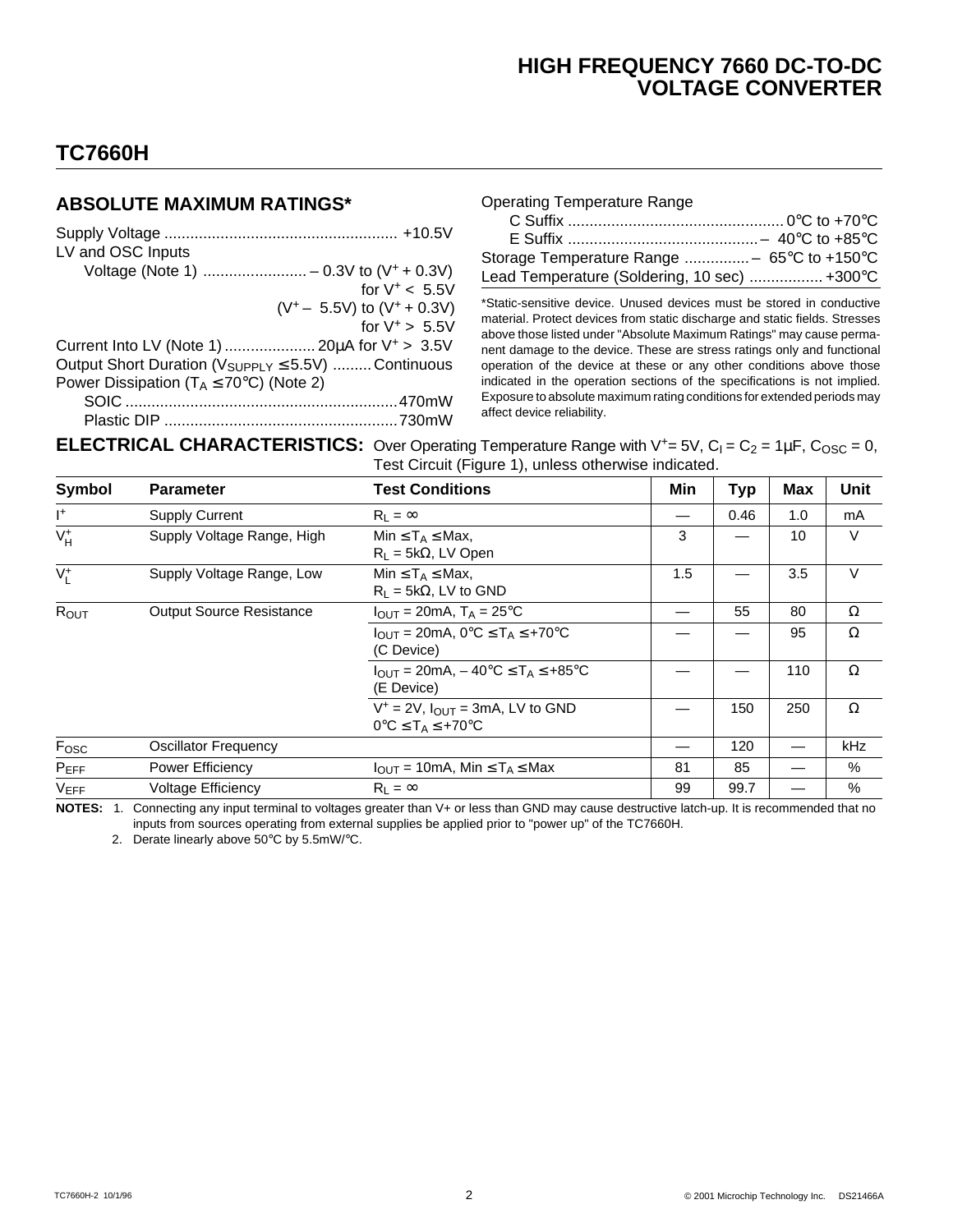#### **1 2 3 4 8 7 6 5 TC7660H <sup>+</sup> V+ (+5V) C1 1.0** µ**F + C2 1.0** µ**F RL I S**

**Figure 1. TC7660H Test Circuit**

### **Detailed Description**

The TC7660H contains all the necessary circuitry to implement a voltage inverter, with the exception of two external capacitors, which may be inexpensive 1.0µF non-polarized capacitors. Operation is best understood by considering Figure 2, which shows an idealized voltage inverter. Capacitor  $C_1$  is charged to a voltage,  $V^+$ , for the half cycle when switches  $S_1$  and  $S_3$  are closed. (Note: Switches  $S_2$  and  $S_4$  are open during this half cycle.) During the second half cycle of operation, switches  $S_2$  and  $S_4$  are closed, with  $S_1$  and  $S_3$  open, thereby shifting capacitor  $C_1$  negatively by  $V^+$  volts. Charge is then transferred from  $C_1$  to  $C_2$ , such that the voltage on  $C_2$  is exactly  $V^+$ , assuming ideal switches and no load on  $C_2$ .



To improve low-voltage operation, the LV pin should be connected to GND. For supply voltages greater than 3.5V, the LV terminal **must be left open to ensure latch-upproof operation and prevent device damage**.

**TC7660H**

#### **Theoretical Power Efficiency Considerations**

In theory, a capacitative charge pump can approach 100% efficiency if certain conditions are met:

- (1) The drive circuitry consumes minimal power.
- (2) The output switches have extremely low ON resistance and virtually no offset.
- (3) The impedances of the pump and reservoir capacitors are negligible at the pump frequency.

The TC7660H approaches these conditions for negative voltage multiplication if large values of  $C_1$  and  $C_2$  are used. **Energy is lost only in the transfer of charge between capacitors if a change in voltage occurs.** The energy lost is defined by:

$$
E = 1/2 C_1 (V_1^2 - V_2^2)
$$

 $V_1$  and  $V_2$  are the voltages on  $C_1$  during the pump and transfer cycles. If the impedances of  $C_1$  and  $C_2$  are relatively high at the pump frequency (refer to Figure 1), compared to the value of RL, there will be a substantial difference in voltages  $V_1$  and  $V_2$ . Therefore, it is not only desirable to make  $C_2$  as large as possible to eliminate output voltage ripple, but also to employ a correspondingly large value for  $C_1$  in order to achieve maximum efficiency of operation.

### **Do's and Don'ts**

- Do not exceed maximum supply voltages.
- Do not connect LV terminal to GND for supply voltages greater than 3.5V.
- Do not short circuit the output to V<sup>+</sup> supply for voltages above 5.5V for extended periods; however, transient conditions including start-up are okay.
- When using polarized capacitors in the inverting mode, the  $+$  terminal of  $C_1$  must be connected to pin 2 of the TC7660H and the  $+$  terminal of  $C_2$  must be connected to GND Pin 3.

**Figure 2. Idealized Charge Pump Inverter**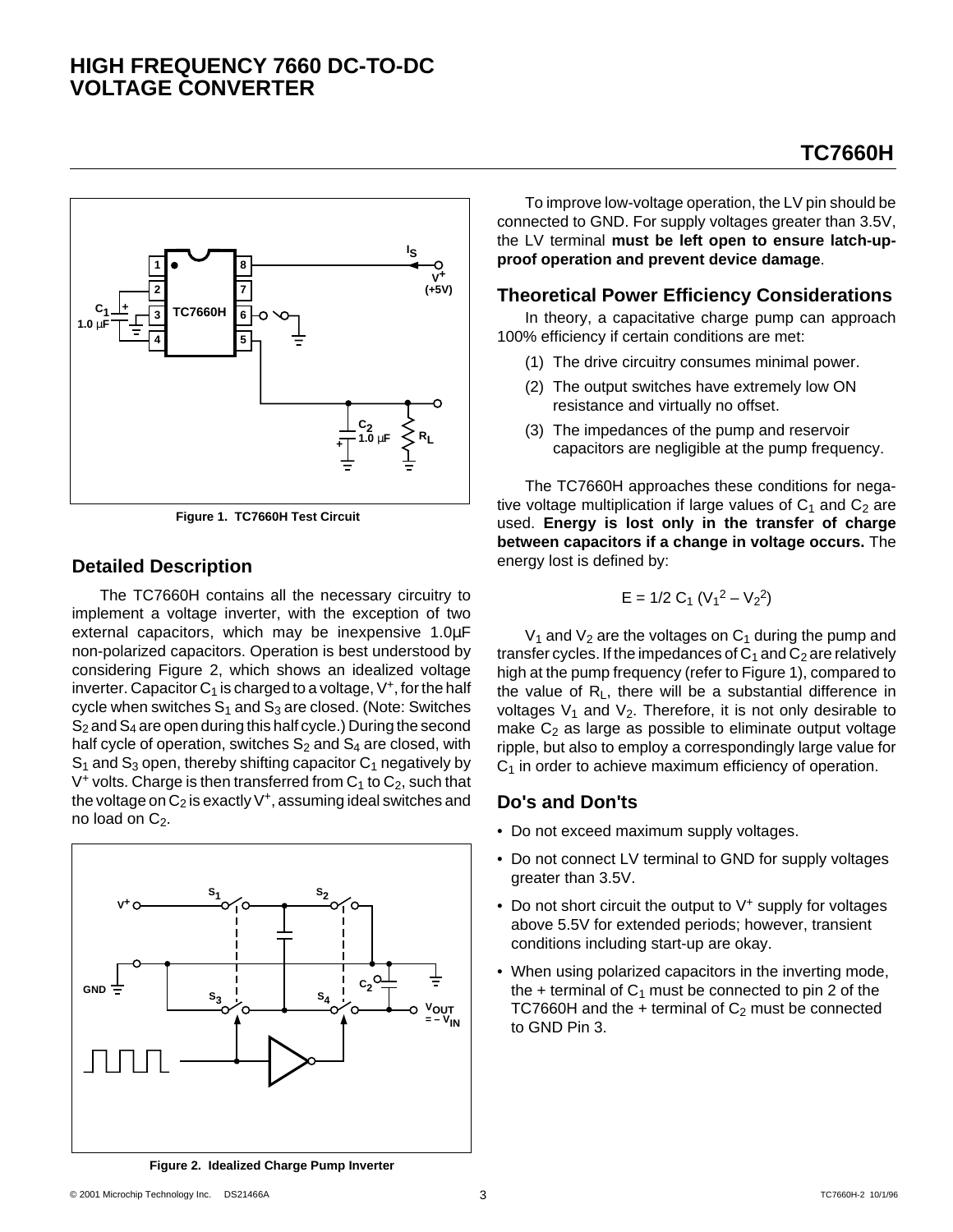### **TC7660H**

#### **Simple Negative Voltage Converter**

Figure 3 shows typical connections to provide a negative supply where a positive supply is available. A similar scheme may be employed for supply voltages anywhere in the operating range of +1.5V to +10V, keeping in mind that pin 6 (LV) is tied to the supply negative (GND) only for supply voltages below 3.5V.

The output characteristics of the circuit in Figure 3 are those of a nearly ideal voltage source in series with  $70\Omega$ . Thus, for a load current of  $-10$  mA and a supply voltage of +5V, the output voltage would be – 4.3V.

The dynamic output impedance of the TC7660H is due, primarily, to capacitive reactance of the charge transfer capacitor  $(C_1)$ . Since this capacitor is connected to the output for only 1/2 of the cycle, the equation is:

$$
X_{C} = \frac{2}{2\pi f C_{1}} = 2.12\Omega,
$$

where  $f = 150$ kHz and  $C_1 = 1.0 \mu F$ .



**Figure 3. Simple Negative Converter**

#### **Paralleling Devices**

Any number of TC7660H voltage converters may be paralleled to reduce output resistance (Figure 4). The reservoir capacitor, C<sub>2</sub>, serves all devices, while each device requires its own pump capacitor,  $C_1$ . The resultant output resistance would be approximately:

$$
R_{OUT} = \frac{R_{OUT} (of TC7660H)}{n (number of devices)}
$$



**Figure 4. Increased Output Voltage by Cascading Devices**

#### **Cascading Devices**

The TC7660H may be cascaded as shown in (Figure 4) to produce larger negative multiplication of the initial supply voltage. However, due to the finite efficiency of each device, the practical limit is probably 10 devices for light loads. The output voltage is defined by:

$$
V_{OUT} = - n (V_{IN})
$$

where n is an integer representing the number of devices cascaded. The resulting output resistance would be approximately the weighted sum of the individual TC7660H R<sub>OUT</sub> values.

### **Changing the TC7660H Oscillator Frequency**

It may be desirable in some applications (due to noise or other considerations) to increase or decease the oscillator frequency. This can be achieved by overdriving the oscillator from an external clock, as shown in Figure 6. In order to prevent possible device latch-up, a 1kΩ resistor must be used in series with the clock output. In a situation where the designer has generated the external clock frequency using TTL logic, the addition of a 10k $\Omega$  pull-up resistor to V<sup>+</sup> supply is required. Note that the pump frequency with external clocking, as with internal clocking, will be 1/2 of the clock frequency. Output transitions occur on the positive-going edge of the clock.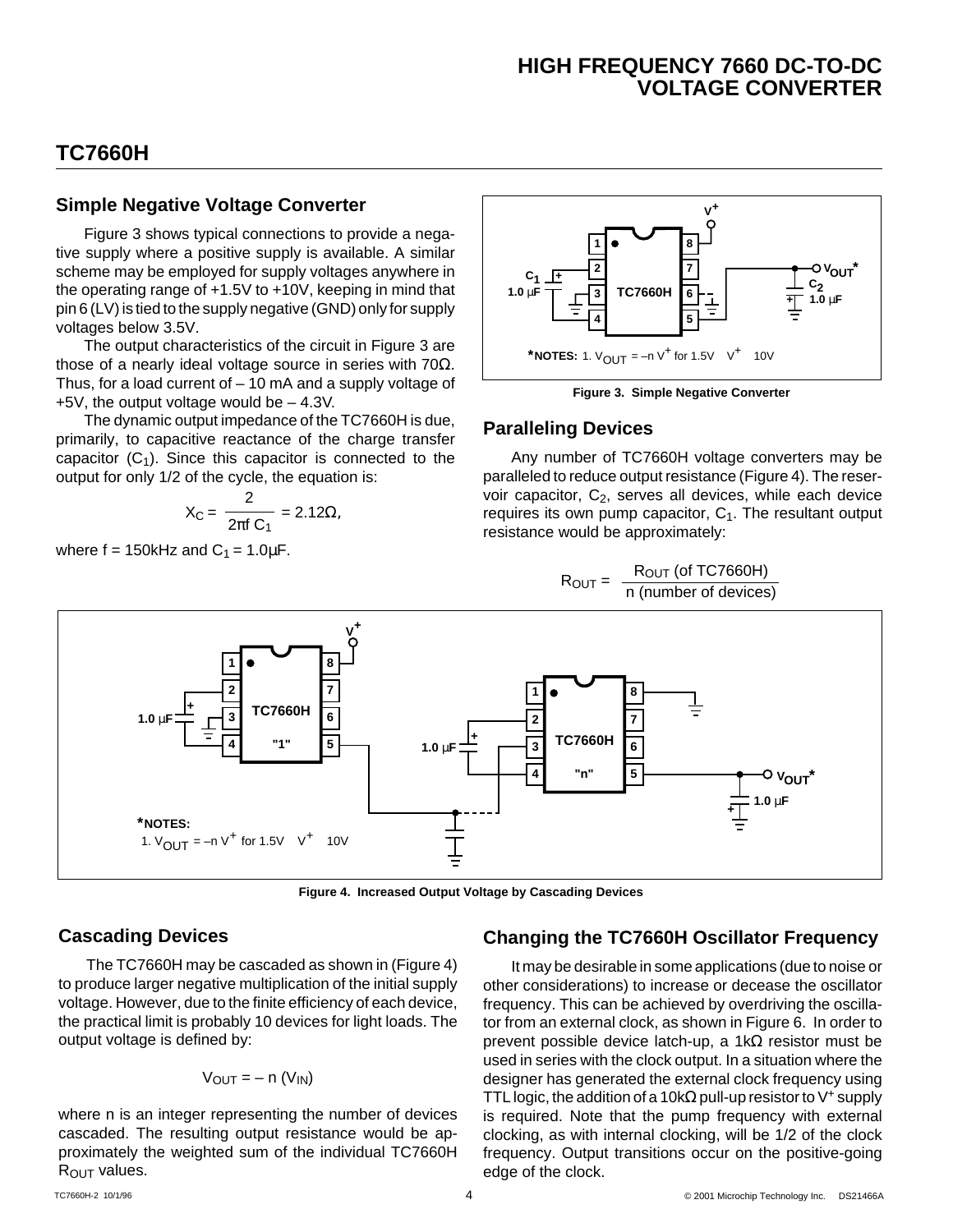

**Figure 5. Paralleling Devices Lowers Output Impedance**



**Figure 6. External Clocking**

#### **Positive Voltage Multiplication**

The TC7660H may be employed to achieve positive voltage multiplication using the circuit shown in Figure 7. In this application, the pump inverter switches of the TC7660H are used to charge  $C_1$  to a voltage level of  $V^+ - V_F$  (where  $V^+$ is the supply voltage and  $V_F$  is the forward voltage drop of diode  $D_1$ ). On the transfer cycle, the voltage on  $C_1$  plus the supply voltage  $(V^+)$  is applied through diode  $D_2$  to capacitor  $C_2$ . The voltage thus created on  $C_2$  becomes  $(2 V^+)$  –  $(2 V_F)$ , or twice the supply voltage minus the combined forward voltage drops of diodes  $D_1$  and  $D_2$ .

The source impedance of the output  $(V<sub>OUT</sub>)$  will depend on the output current, but for  $V^+$  = 5V and an output current of 10mA, it will be approximately 60Ω.



**Figure 7. Positive Voltage Multiplier**

### **Combined Negative Voltage Conversion and Positive Supply Multiplication**

Figure 8 combines the functions shown in Figures 3 and 8 to provide negative voltage conversion and positive voltage multiplication simultaneously. This approach would be, for example, suitable for generating +9V and –5V from an existing  $+5V$  supply. In this instance, capacitors  $C_1$  and  $C_3$ perform the pump and reservoir functions, respectively, for the generation of the negative voltage, while capacitors  $C_2$ and  $C_4$  are pump and reservoir, respectively, for the multiplied positive voltage. There is a penalty in this configuration which combines both functions, however, in that the source impedances of the generated supplies will be somewhat higher due to the finite impedance of the common charge pump driver at pin 2 of the device.



**Figure 8. Combined Negative Converter and Positive Multiplier**

**TC7660H**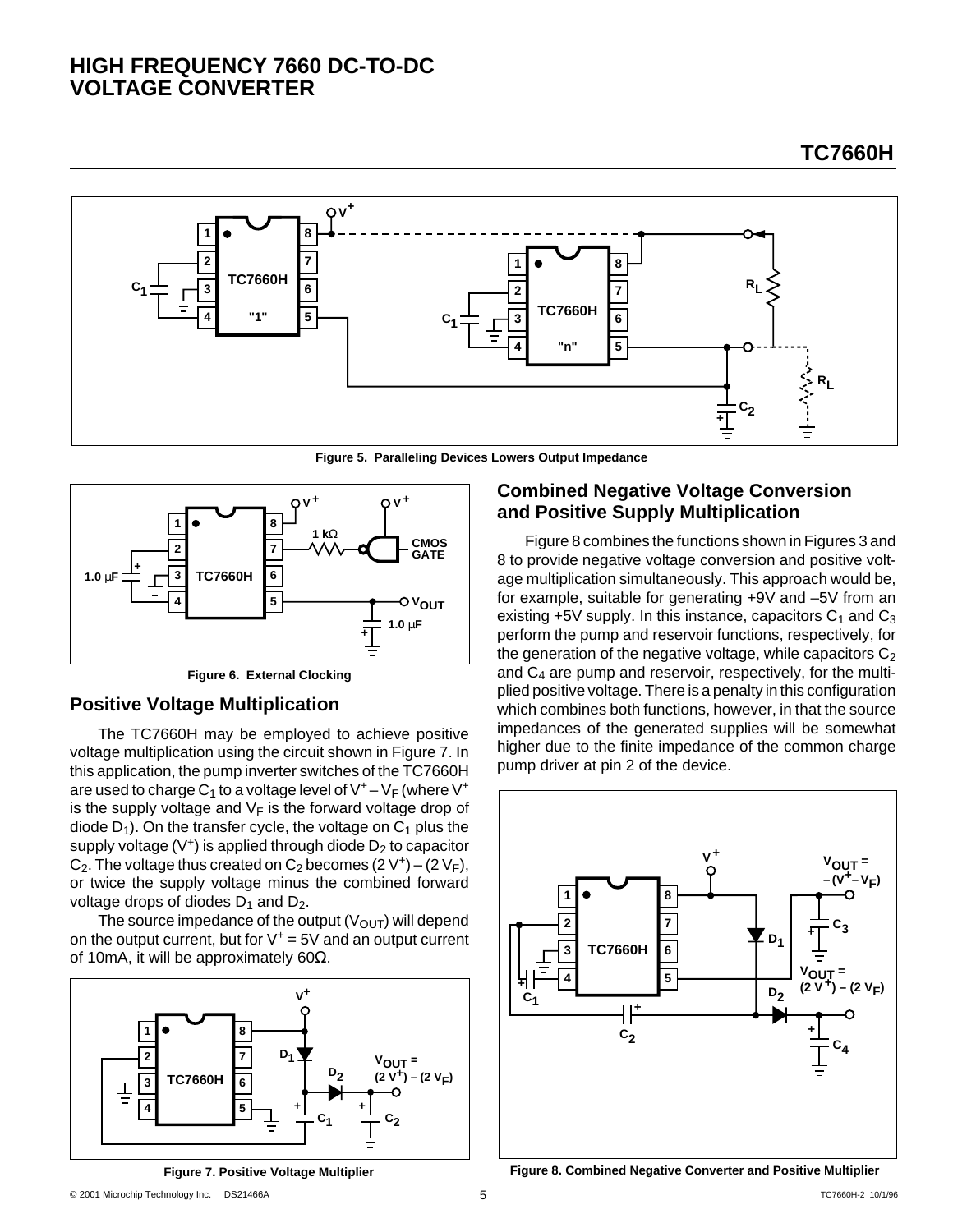# **TC7660H**

#### **Efficient Positive Voltage Multiplication/ Conversion**

Since the switches that allow the charge pumping operation are bidirectional, the charge transfer can be performed backwards as easily as forwards. Figure 9 shows a TC7660H transforming –5V to +5V (or +5V to +10V, etc.). The only problem here is that the internal clock and switchdrive section will not operate until some positive voltage has been generated. An initial inefficient pump, as shown in Figure 9, could be used to start this circuit up, after which it will bypass the diode and resistor shown dotted in Figure 9.



**Figure 9. Positive Voltage Conversion**

### **TYPICAL PERFORMANCE CHARACTERISTICS** (Circuit of Figure 1)

**Output Source Resistance vs. Supply Voltage**







**Output Source Resistance vs. Temperature**





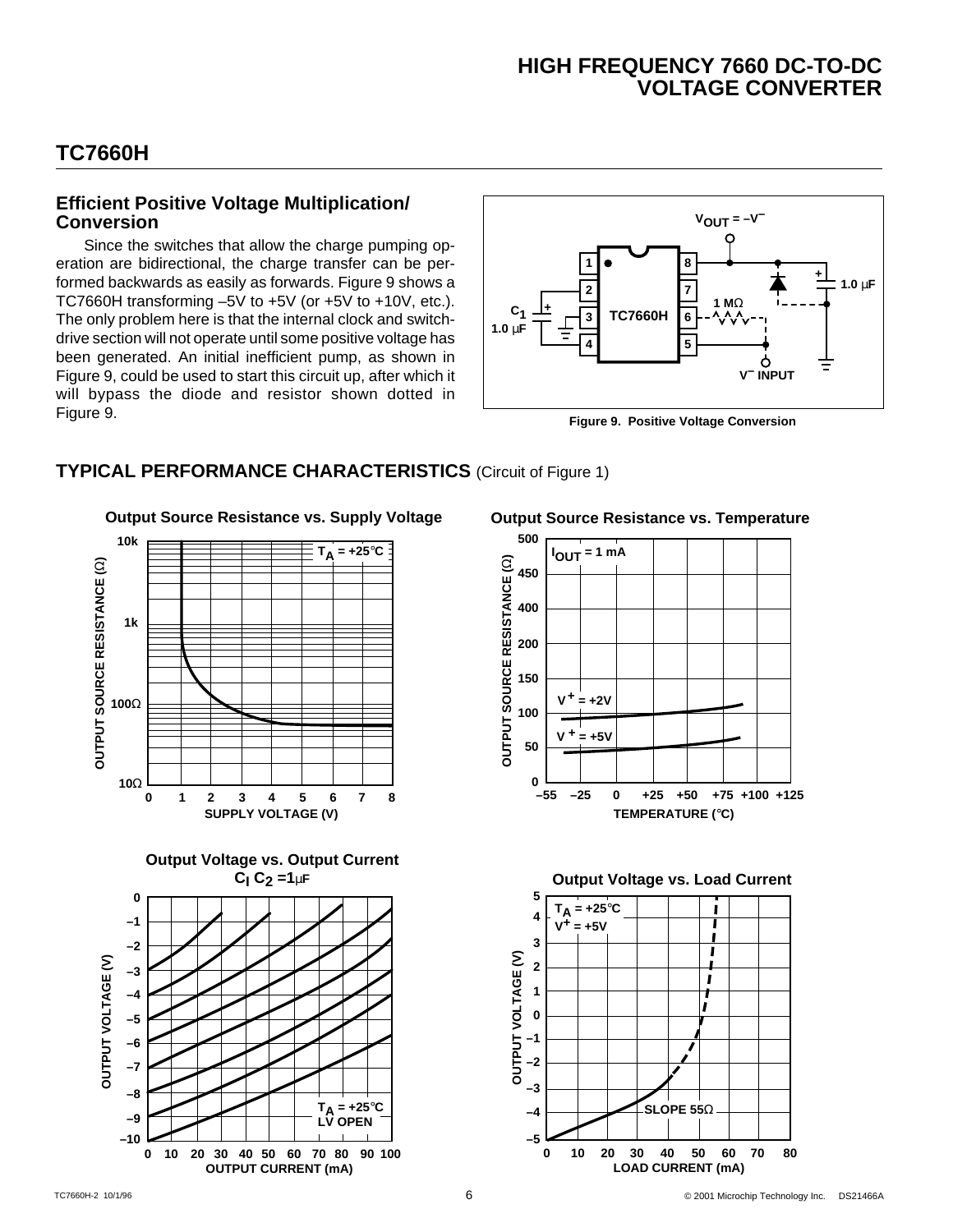#### **PACKAGE DIMENSIONS**



**TC7660H**